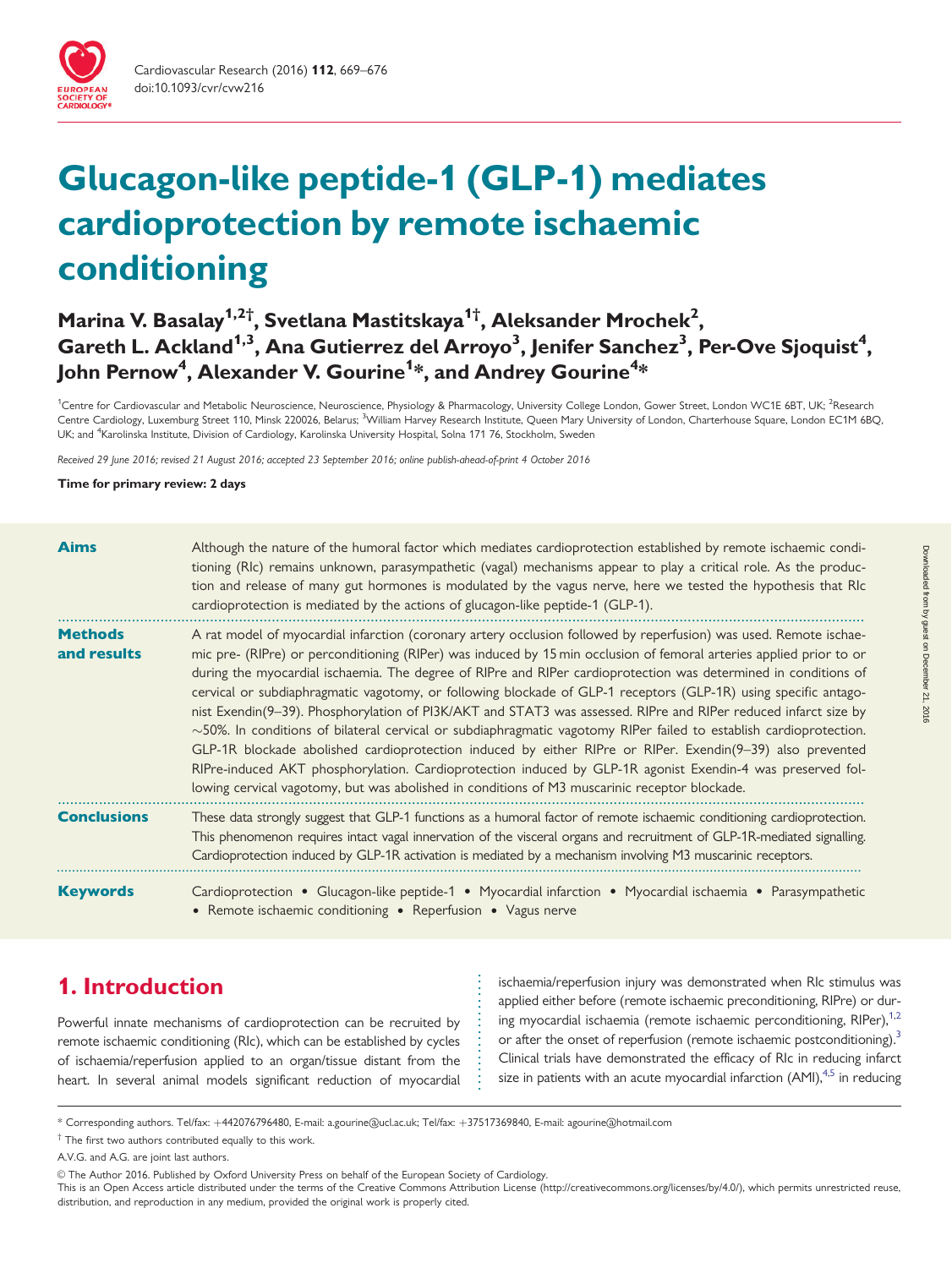myocardial damage during cardiac surgery<sup>6</sup> and improving long term prognosis in both patient cohorts.<sup>6,7</sup> Although the exact mechanisms underlying RIc cardioprotection are not fully understood, a number of studies suggested the involvement of both humoral $8-11$  $8-11$  and neural signalling pathways.<sup>1,12–14</sup> Several candidate humoral factors of RIc have been proposed, including stromal cell-derived factor-1 $\alpha$ ,<sup>[15](#page-6-0)</sup> nitrite/nitric oxide,<sup>16</sup> interleukin-10,<sup>[17](#page-6-0)</sup> microRNA-144,<sup>18</sup> apolipoprotein A-I<sup>19</sup> and alpha-ketoglutarate-dependent dioxygenase Egln1. $^{20}$  However, the full extent of RIc cardioprotection cannot be explained by the actions of any of these factors alone.

There is strong evidence that parasympathetic (vagal) mechanisms are critically important for RIPre cardioprotection. RIPre was reported to be abolished by selective genetic inhibition of brainstem vagal preganglionic neurones, $^{13}$  $^{13}$  $^{13}$  muscarinic receptor blockade, $^{13,14}$  bilateral cervical vagot- $\text{cmy}^3$  $\text{cmy}^3$  or sectioning of the posterior gastric branch of the vagus nerve.<sup>21</sup> Electrical stimulation of the whole vagus nerve at the cervical level $^{22,23}$  $^{22,23}$  $^{22,23}$ or isolated posterior gastric branch of the vagus<sup>[21](#page-7-0)</sup> establishes cardioprotection. These data suggest that visceral organs, innervated by the posterior gastric branch of the vagus nerve, are the likely source of a humoral factor (or factors) of RIc cardioprotection. Glucagon-like peptide-1 (GLP-1) is the most notable of all humoral factors, which originate from the visceral organs and known to have cardioprotective properties. GLP-1 is an incretin hormone released by the L-cells of the intestine in response to the ingestion of food.<sup>[24](#page-7-0),[25](#page-7-0)</sup> Release of GLP-1 is modulated by vagal efferent (motor) activity<sup>26,27</sup> and there is also evidence that GLP-1 may interact with vagal sensory fibres innervating the viscera.<sup>[26](#page-7-0)</sup> GLP-1 actions appear to be mediated via glucagon-like peptide-1 receptor (GLP-1R)-dependent and independent mechanisms,  $28,29$  although the existence of the latter is debated. Studies conducted in animal models demonstrated potent cardioprotection by GLP-1R activation.<sup>30</sup> The efficacy of GLP-1R agonists in reducing infarct size was also shown in human studies.<sup>[31](#page-7-0),[32](#page-7-0)</sup> Recent study conducted in patients with type 2 diabetes demonstrated significant reduction in frequency of adverse cardiovascular events and death from cardiovascular causes by treatment with GLP-1 analogue liraglutide.<sup>33</sup> The molecular weight of GLP-1 is  $\sim$ 3.3 kDa and it appears to satisfy the key criteria of the humoral preconditioning factor (including molecular weight of less than 8 kDa), suggested by Lang and colleagues on the basis of the proteomic analysis of blood samples obtained from experimental animals receiving the RIPre stimulus.<sup>[34](#page-7-0)</sup>

This study was designed to test the hypothesis that cardioprotection established by RIc is mediated by the actions of GLP-1. Taken into the account that the parasympathetic nervous system appears to be critically important for RIPre cardioprotection, we also investigated the significance of vagal mechanisms in establishing cardioprotection induced by the GLP-1R agonist Exendin-4 (Ex4).

# 2. Methods

All the experiments were performed in accordance with the European Commission Directive 2010/63/EU (European Convention for the Protection of Vertebrate Animals used for Experimental and Other Scientific Purposes) and the UK Home Office (Scientific Procedures) Act (1986) with project approval from the respective Institutional Animal Care and Use Committees.

#### 2.1 Animal preparation

Adult male Sprague Dawley rats (280–320 g) were anaesthetized with pentobarbital sodium (induction 60 mg  $kg^{-1}$  i.p.; maintenance 15 mg

 $kg^{-1}$  h<sup>-1</sup> i.v.). Adequate anaesthesia was ensured by maintaining stable levels of the arterial blood pressure and heart rate and confirmed by the absence of a withdrawal response to a paw pinch. The right carotid artery and left jugular vein were cannulated for the measurement of the arterial blood pressure and administration of anaesthetic or test compounds, respectively. The trachea was cannulated to allow mechanical ventilation with room air using a positive pressure rodent ventilator (tidal volume  $\sim$ 8–10 ml kg<sup>-1</sup>; frequency  $\sim$ 60 strokes min<sup>-1</sup>). Partial pressures of  $O_2$  and  $CO_2$  as well as pH of the arterial blood were measured regularly. A standard lead II ECG was recorded. The body temperature was maintained at  $37.0 \pm 0.5$  °C with a servo-controlled heating blanket.

### 2.2 Model of myocardial infarction

An established rat model of myocardial ischaemia/reperfusion injury was used.<sup>3,[13](#page-6-0)[,21](#page-7-0)</sup> The heart was exposed via a left thoracotomy and a 5-0 monofilament polypropylene suture was passed around the left anterior descending coronary (LAD) artery to induce a temporary occlusion. LAD artery was occluded for 30 min followed by reperfusion lasting 120 min.

### 2.3 Infarct size measurement

At the end of the reperfusion period, the LAD artery was ligated, and 5% Evans Blue dye solution (0.2 ml) was infused via the jugular vein to determine the area at risk. The animal was then given an anaesthetic overdose (pentobarbital, 200 mg  $kg^{-1}$ , i.v.), the heart was excised, the left ventricle (LV) was isolated, frozen, and sectioned into 5–6 transverse slices from the apex to the base. The area at risk was demarcated by the absence of Evans Blue staining. LV slices were then incubated with 1% 2,3,5-triphenyltetrazolium chloride (TTC) in Tris buffer (pH 7.4) for 15 min at 37 °C and fixed in 4% formalin for 24 h. Viable myocardium is stained red by TTC, whereas necrotic myocardium appears white. The area at risk and the necrotic area were determined by computerized planimetry, normalized to the weight of each slice, with the degree of necrosis (i.e. infarct size) expressed as the percentage of area at risk, as described.<sup>[3,13,](#page-6-0)[21](#page-7-0)</sup>

### 2.4 Immunoblotting

. . . . . . . . . . . . . . . . . . . . . . . . . . . . . . . . . . . . . . . . . . . . . . . . . . . . . . . . . . . . . . . . . . . . . . . . . . . . . . . . . . . . . . . . . . . . . . . . . . . . . . . . . . . . . . . . . . . . . . . . . . . . . . . . . . . . . . . . . . . . . . . . . . . . . . . . . . . . . . . . . . . . . . . . . . . . . . . . . .

For the analysis of protein phosphorylation, Western blot was performed on the myocardium from the area at risk. The ventricular tissue was excised, frozen in liquid nitrogen and stored at  $-80^{\circ}$ C before the assays. Total phosphatidylinositol 3-kinase AKT (PI3K/AKT), phospho-AKT (Ser473), janus-activated kinase (JAK) signal transducer and activator of transcription (STAT3) and phospho-STAT3 (Tyr705) were immunodetected in cell lysates (whole cell fractions) using specific primary antibodies (all from Cell Signalling Technology, UK). Proteins were electrophoretically separated in SDS-PAGE gels and transferred to polyvinylidene difluoride membranes (Amersham Biosciences, USA) according to the manufacturer's instructions. After antibody labelling, detection was performed (ECL detection system, Amersham Biosciences, USA). Densitometry was used to calculate the ratio of phosphorylated and total protein normalized to the expression of b-actin (Santa Cruz UK) to control protein loading.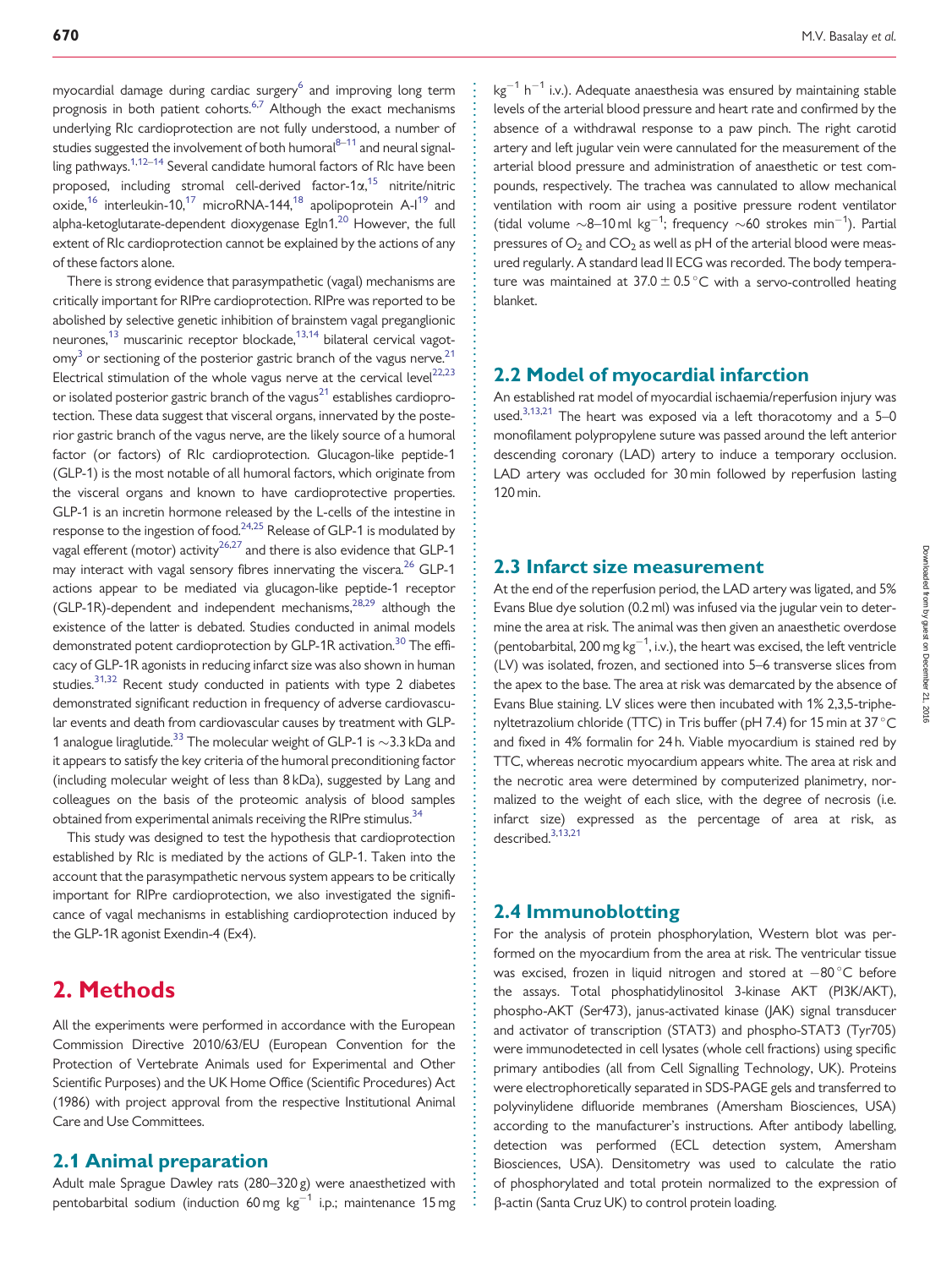### <span id="page-2-0"></span>. 2.5 Experimental protocols

#### 2.5.1 Experiment 1. The effect of vagotomy on RIPer cardioprotection

There is evidence that RIPre cardioprotection is abolished in conditions of either cervical<sup>[3](#page-6-0)</sup> or subdiaphragmatic<sup>21</sup> vagotomy. However, the role of parasympathetic mechanisms in mediating RIPer cardioprotection





remains unknown. RIPer was induced by occlusion of both femoral arteries for 15 min starting 10 min after the onset of myocardial ischaemia (see timeline Figure 1A). For bilateral cervical vagotomy, both nerves were exposed at the neck level and sectioned 15 min prior to myocardial ischaemia. To perform total subdiaphragmatic vagotomy, minimal incision was made to gain access to the abdominal cavity, the left lobes of the liver were gently pulled aside, the stomach was retracted caudally to expose the oesophagus, the vagal trunks were carefully dissected under the diaphragm and sectioned. $21,35$  $21,35$  $21,35$ 

### 2.5.2 Experiment 2. The effect of GLP-1 receptor blockade on RIc-induced cardioprotection and phosphorylation of AKT and STAT3

RIc was induced by 15 min occlusion of both femoral arteries, followed by reperfusion, starting either 25 min prior or 10 min after the onset of myocardial ischaemia (see timeline Figure [2A](#page-3-0)). GLP-1R antagonist Exendin(9–39) (Ex(9–39), 50 µg kg<sup>-1</sup>, i.v.),<sup>[36,37](#page-7-0)</sup> was administered 40 min or 15 min before the onset of ischaemia in animals receiving the RIPre or RIPer stimulus, respectively. The effect of Ex(9–39) on cardioprotection established by classical myocardial ischaemic preconditioning (IPre) was also determined. IPre was induced by three episodes of myocardial ischaemia (LAD occlusion;  $3 + 5 + 5$  min) separated by 5-min periods of reperfusion. Ex(9–39) was given 15 min before the first ischaemic episode. The dose of Ex(9–39) was selected on the basis of previously pub-lished reports.<sup>[38](#page-7-0)</sup> In a separate experiment the effect of  $Ex(9-39)$  on RIPre-induced phosphorylation of AKT and STAT3 in the myocardium was assessed. The hearts were collected 15 min after the onset of myocardial reperfusion.

### 2.5.3 Experiment 3. The effect of vagotomy and systemic muscarinic receptor blockade on cardioprotection established by GLP-1 receptor activation

Intravenous administration of GLP-1R agonist Exendin-4 (Ex4) in doses ranging between  $1-10 \mu g kg^{-1}$  has been shown to protect the rat heart against myocardial ischaemia/reperfusion injury.<sup>39</sup> In this study we used Ex4 in 5  $\mu$ g kg<sup>-1</sup> dose to determine the efficacy of GLP-1R activation in establishing cardioprotection in conditions of bilateral cervical vagotomy, systemic muscarinic receptor blockade (atropine methyl nitrate; initial bolus dose 2 mg kg $^{-1}$ , i.v., followed by infusion at a rate of 1 mg kg $^{-1}$  h $^{-1})$ or M3 muscarinic receptor blockade (4-DAMP;  $2 \text{ mg } \text{ kg}^{-1}$ , i.v). Experimental protocols are illustrated on Figure [3](#page-4-0)A.

### 2.5.4 Experiment 4. The effect of RIc on plasma level of GLP-1

After 12-h overnight fast, the animals were anaesthetized and instrumented as described above. RIc was induced by 15 min occlusion of both femoral arteries, followed by reperfusion. Samples of the arterial blood (300  $\mu$ l) were collected into pre-chilled EDTA-Eppendorf tubes at 4 time points: 10 min prior to and 5, 20, and 30 min after the onset of limb ischaemia or sham-RIc. Dipeptidyl peptidase-4 (DPP-4) inhibitor (50 µM; EMD Millipore) was added to the collected samples and plasma was separated by centrifugation (10 min; 1000 g;  $4^{\circ}$ C). Total GLP-1 in plasma was measured using MesoScale Discovery Total GLP-1 (v2) kit (Rockville, USA).

. . . . . . . . . . . . . . . . . . . . . . . . . . . . . . . . . . . . . . . . . . . . . . . . . . . . . . . . . . . . . . . . . . . . . . . . . . . . . . . . . . . . . . . . . . . . . . . . . . . . . . . . . . . . . . . . . . . . . . . . . . . . . . . . . . . . . . . . . . . . . . . . . . . . . . . . . . . . . . . . . . . . . . . . . . . . . . . . . .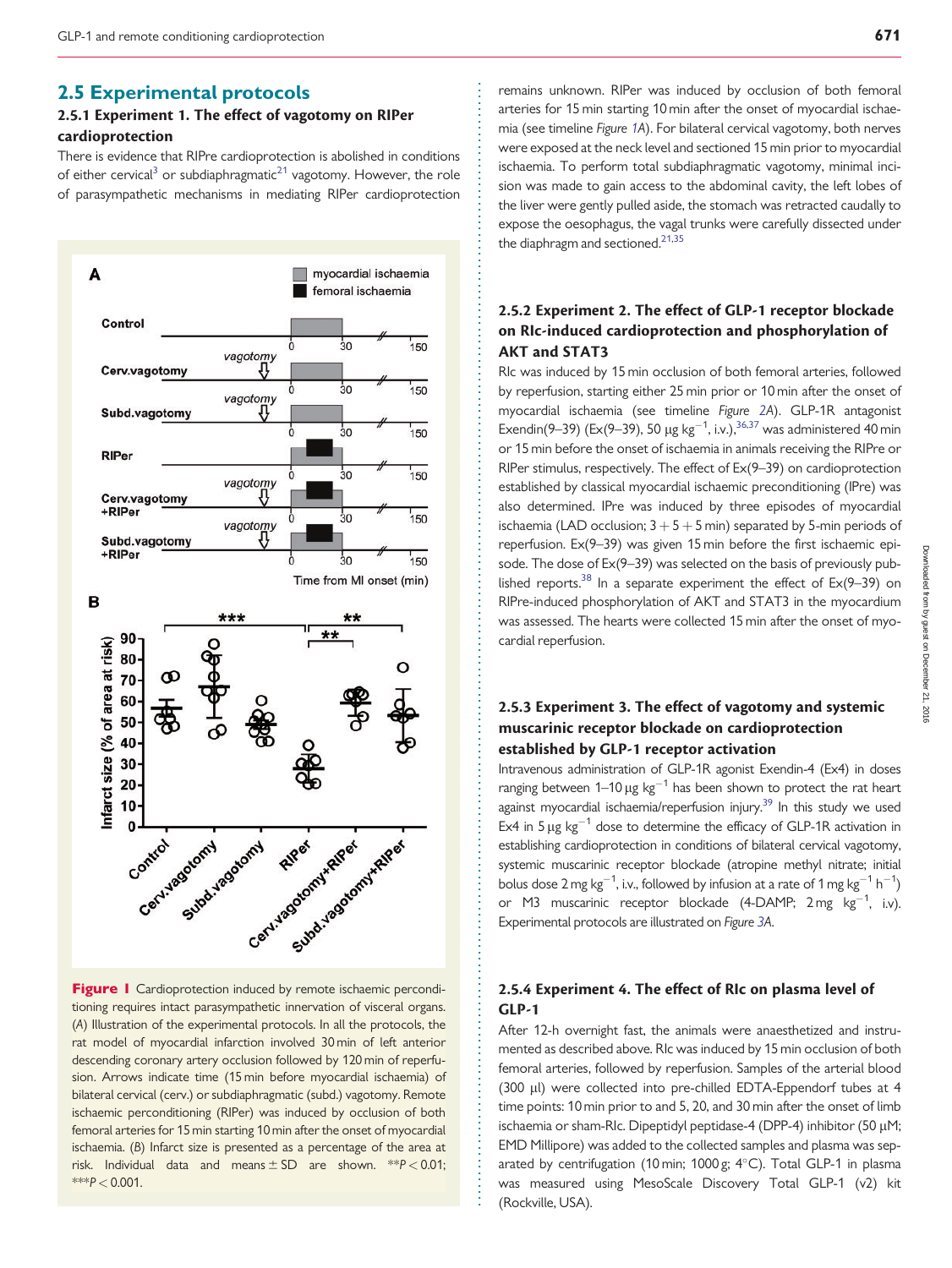<span id="page-3-0"></span>



. . . . . . . . . . . . . . . . . . . . . . . . . . . . .

### . 2.6 Statistical analysis

One-way ANOVA (Tukey's and Bonferroni's Multiple Comparison Tests) was used for statistical analysis of the data. Values of  $P < 0.05$ were considered to be significant.

# 3. Results

In the Experiment 1, an increase in heart rate was observed in animals subjected to RIPer in conditions of subdiaphragmatic vagotomy during

myocardial ischaemia and reperfusion period ([Supplementary material](https://academic.oup.com/cardiovascres/lookup/suppl/doi:10.1093/cvr/cvw216/-/DC1) [online,](https://academic.oup.com/cardiovascres/lookup/suppl/doi:10.1093/cvr/cvw216/-/DC1) Table). In the Experiment 3, mean arterial blood pressure increased in Ex4-treated animals subjected to cervical vagotomy before myocardial ischaemia. Heart rate increased before myocardial ischaemia and remained elevated during myocardial ischaemia and during reperfusion [\(Supplementary material online,](https://academic.oup.com/cardiovascres/lookup/suppl/doi:10.1093/cvr/cvw216/-/DC1) Table). No other differences in mean arterial blood pressure and heart rate during ischaemia and reperfusion were observed between the experimental groups of animals ([Supplementary material online,](https://academic.oup.com/cardiovascres/lookup/suppl/doi:10.1093/cvr/cvw216/-/DC1) Table). Areas at risk were similar between all the experimental groups (data not shown). Figures [1](#page-2-0)B, 2B,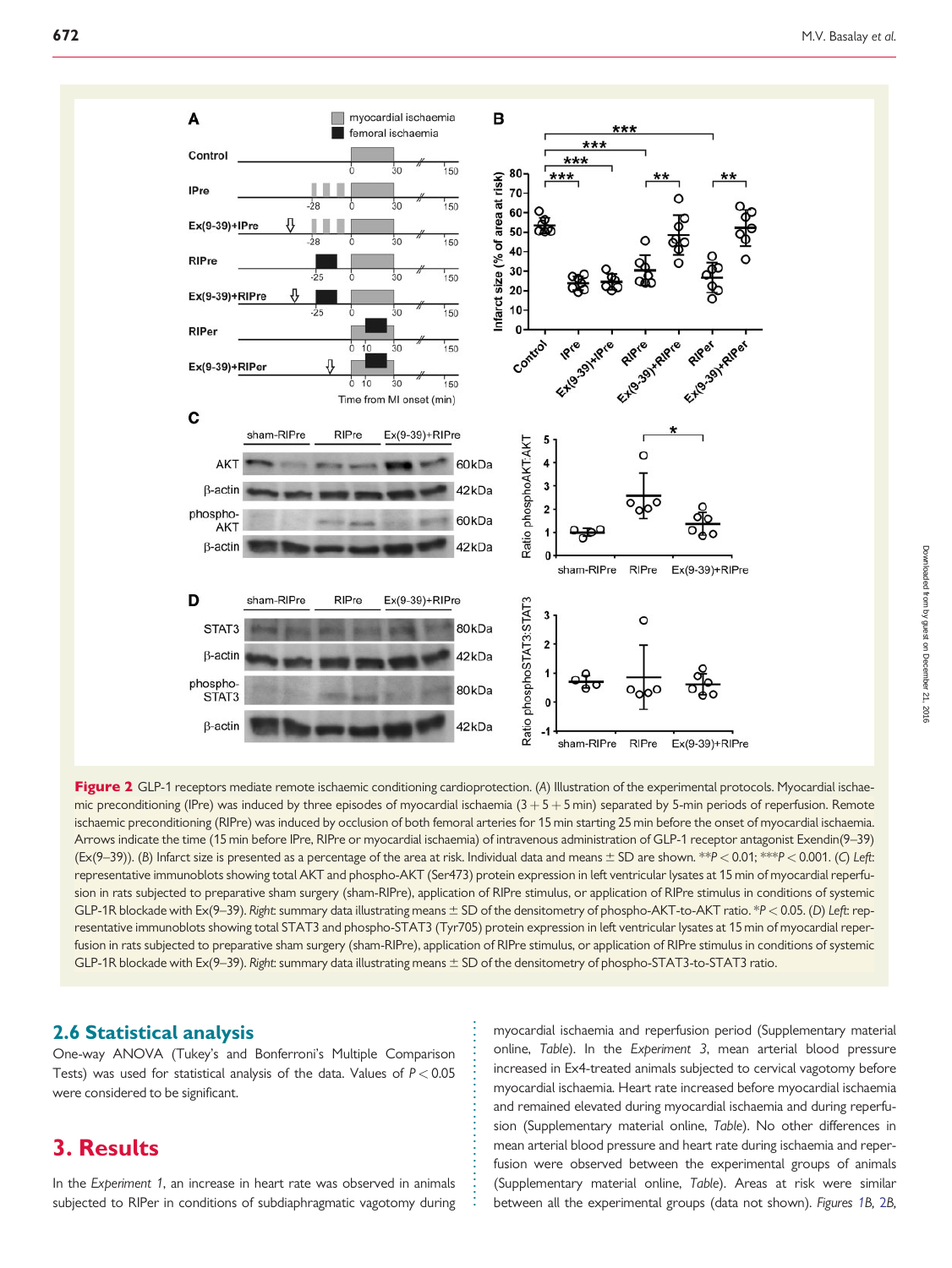<span id="page-4-0"></span>

Figure 3 Cardioprotection induced by GLP-1 receptor activation is mediated by a muscarinic mechanism. (A) Illustration of the experimental protocols. Downward arrows indicate time (15 min before myocardial ischaemia) of intravenous administration of GLP-1 receptor agonist Exendin-4 (Ex4). Upward arrows indicate time (30 min before myocardial ischaemia) of cervical vagotomy, start of atropine infusion or administration of M3 muscarinic receptor antagonist 4DAMP. (B) Infarct size is presented as a percentage of the area at risk. Individual data and means  $\pm$  SD are shown.  $**P < 0.01$ ;  $**P < 0.001$ .

and 3B illustrate infarct sizes expressed as percentages of the areas at risk.

### 3.1 Experiment 1. The effect of vagotomy on RIPer cardioprotection

Average infarct size in animals subjected to 30 min of LAD occlusion fol-lowed by [1](#page-2-0)20 min of reperfusion was  $56 \pm 10\%$  (Figure 1B). RIPer significantly reduced myocardial ischaemia/reperfusion injury (infarct size  $27 \pm 6$ %, P < 0.001), but failed to establish cardioprotection in conditions of either bilateral cervical or subdiaphragmatic vagotomy (Figure

[1B](#page-2-0)). Vagotomy per se had no effect on myocardial ischaemia/reperfusion injury (Figure [1B](#page-2-0)).

# 3.2 Experiment 2. The effect of GLP-1 receptor blockade on RIc-induced cardioprotection and phosphorylation of AKT and STAT3

To determine whether GLP-1 may act as a humoral factor of RIc we next determined the efficacy of IPre, RIPre, and RIPer in establishing cardioprotection in conditions of systemic GLP-1R blockade (Figure [2B](#page-3-0)). Systemic administration of a specific GLP-1R antagonist Ex(9–39) blocked cardioprotection induced by RIPre and RIPer (infarct sizes  $48 \pm 10\%$  and 52  $\pm$  9%, respectively), but had no effect on cardioprotection conferred by classical direct myocardial IPre (infarct size  $24 \pm 4\%$ ) (Figure [2](#page-3-0)B). RIPre-induced AKT phosphorylation was blocked ( $P < 0.05$ ) by systemic treatment with Ex(9–39) (Figure [2C](#page-3-0)). RIPre had no significant effect on STAT3 phosphorylation (Figure [2D](#page-3-0)).

# 3.3 Experiment 3. The effect of vagotomy and systemic muscarinic receptor blockade on cardioprotection established by GLP-1 receptor activation

We next determined whether GLP-1R activation induces cardioprotection via recruitment of vagal mechanisms. Intravenous infusion of GLP-1R agonist Ex4 significantly reduced (by 40%,  $P < 0.01$ ) the extent of myocardial ischaemia/reperfusion injury (Figure 3B). Ex4 induced cardioprotection was not affected by bilateral cervical vagotomy (infarct size  $27 \pm 11$ %, NS vs. Ex4 treatment) (Figure 3B). However, systemic muscarinic receptor blockade (atropine) abolished Ex4-induced cardioprotection (infarct size  $52 \pm 9$ %,  $P < 0.01$  vs. Ex4). Ex4 also failed to establish cardioprotection in conditions of systemic M3 receptor blockade with 4-DAMP (infarct size  $57 \pm 6\%$ ,  $P < 0.001$  vs. Ex4) (Figure 3B).

# 3.4 Experiment 4. The effect of RIc on plasma level of GLP-1

Moderate increases in the level of circulating (arterial) GLP-1 compared to the baseline values were observed 30 min after the onset of limbs ischaemia (15 min into the limb reperfusion period)  $(4.7 \pm 0.9 \text{ vs.})$  $3.0 \pm 0.7$  pg/ml at baseline; P < 0.05; Table [1](#page-5-0)). Arterial GLP-1 levels were not affected by sham-RIc procedure (Table [1](#page-5-0)).

# 4. Discussion

. . . . . . . . . . . . . . . . . . . . . . . . . . . . . . . . . . . . . . . . . . . . . . . . . . . . . . . . . . . . . . . . . . . . . . . . . . . . . . . . . . . . . . . . . . . . . . . . . . . . . . . . . . . . . . . . . . . . . . . . . . . . . . . . . . . . . . . . . . . . . . . . . . . . . . . . . . . . . . . . . . . . . . . . . . . . . . . . . . .

To the best of our knowledge, this is the first experimental study which demonstrated that a particular humoral factor is causally involved in cardioprotection induced by remote ischaemic conditioning. Recent study identified the likely origin of the cardioprotective humoral factor which appears to be produced by the visceral organs innervated by the poste-rior gastric branch of the vagus nerve.<sup>[21](#page-7-0)</sup> Organs of the gastrointestinal tract indeed represent a major source of many factors with known cardioprotective properties, including GLP-1. Here we show that the remote conditioning-induced cardioprotection and phosphorylation of prosurvival kinase AKT are abolished by systemic GLP-1R blockade with Ex(9–39). Ex(9–39) has been used in many published studies, including several seminal reports, which described physiological role and significance of GLP-1R-mediated signalling, $40$  and off-target (i.e. not on GLP-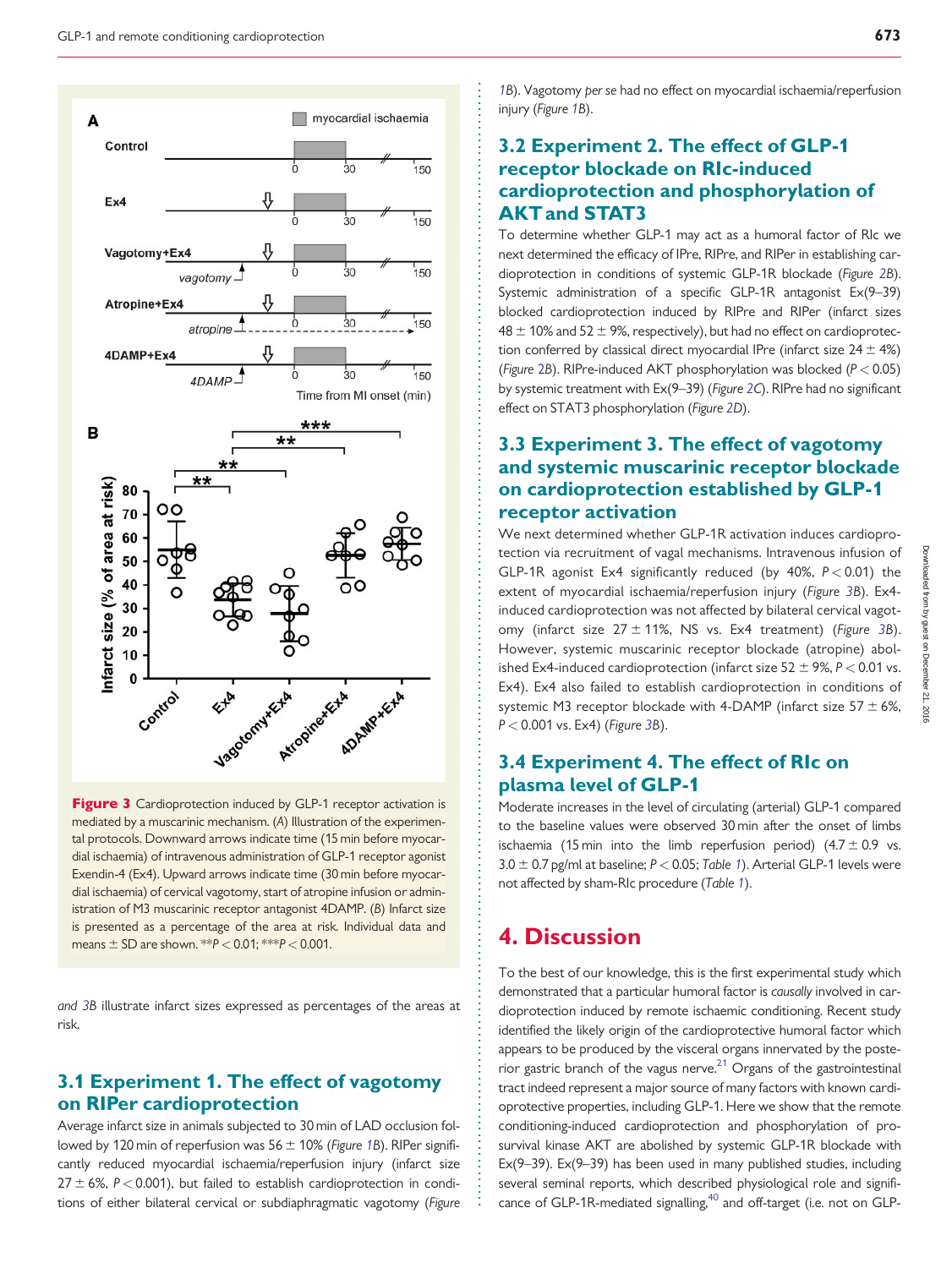|            | n | Time from the onset of limb ischaemia or sham (min) |               |               |               |
|------------|---|-----------------------------------------------------|---------------|---------------|---------------|
|            |   | $-10$                                               |               | 20            |               |
| Sham       |   | $4.1 \pm 0.7$                                       | $5.2 \pm 1.0$ | $4.4 \pm 0.9$ | $5.1 \pm 1.1$ |
| <b>RIc</b> |   | $30 + 0.7$                                          | $3.1 + 0.6$   | $3.4 \pm 0.6$ | $4.7 + 0.9*$  |

. . . . . . . . . . . . . . . . . . . . . . . . . . . . . . . . . . . . . . . . . . . . . . . . . . . . . . . . . . . . . . . . . . . . . . . . . . . . . . . . . . . . . . . . . . . . . . . . . . . . . . . . . . . . . . . . . . . . . . . . . . . . . . . . . . . . . . . . . .

<span id="page-5-0"></span>Table 1 The effect of remote ischaemic conditioning (RIc) or sham-RIc on plasma level of glucagon-like peptide-1 (in pg ml  $^{-1}$ )

\*Significant difference from the baseline value ( $P < 0.05$ ).

. 1R) effects of this peptide antagonist have never been observed. The data obtained also suggest that pathways of cardioprotection downstream of GLP-1R activation are independent of vagal activity but involve recruitment of M3 receptor-dependent mechanism. These results are in agreement with the data reported recently, showing that in isolated hearts cardioprotection established by plasma dialysate collected from rats receiving the RIc stimulus is abolished by muscarinic receptor blockade.<sup>41</sup>

### 4.2 Vagus nerve and remote ischaemic conditioning cardioprotection

Since the importance of vagal mechanisms in mediating cardioprotection induced by RIc was first proposed, $42$  results of several experimental studies provided strong evidence in support of the idea that the intact parasympathetic mechanisms are essential for RIc cardioprotection. RIPre cardioprotection was found to be abolished by selective genetic targeting and silencing of vagal preganglionic neurones, bilateral cervical vagotomy or systemic muscarinic receptor blockade.<sup>3,[13,14](#page-6-0)</sup> Anatomical and functional cholinergic innervation of the cardiac ventricles was demonstrated in a number of studies (for recent experimental reports see Refs<sup>[43](#page-7-0),[44](#page-7-0)</sup>) and it was suggested that RIPre is mediated by the actions of acetylcholine released from vagal efferent fibres which innervate the LV myocardium.<sup>[13](#page-6-0)</sup> However, the mechanism involving vagally-mediated reflexes cannot fully explain how RIPre is able to protect the transplanted or denervated hearts, or cross species transfer of RIc cardioprotection by plasma dialysate. $8-11$  Taken together, the available data suggest that production and release of a humoral factor of RIc cardioprotection is under parasympathetic control. In support of this idea, it was recently demonstrated that RIPre fails to establish cardioprotection in conditions of selective sectioning of the posterior gastric branch of the vagus nerve, $21$  pointing to the likely source of the cardioprotective humoral factor. Results of the present study show that RIPer cardioprotection also requires intact parasympathetic innervation of visceral organs. Therefore, the common vagal mechanisms appear to mediate cardioprotection established by RIc applied either before or during myocardial ischaemia and require GLP-1R-mediated signalling.

## 4.3 Humoral factor(s) of RIc cardioprotection. The role of GLP-1R-mediated signalling

A significant number of studies demonstrated successful transfer of humoral factor responsible for RIc cardioprotection with plasma or dialysate, obtained after RIc, to another animal or isolated hearts, even across species (see for example  $\text{Refs}^{8,10,11,41}$  $\text{Refs}^{8,10,11,41}$  $\text{Refs}^{8,10,11,41}$  $\text{Refs}^{8,10,11,41}$  $\text{Refs}^{8,10,11,41}$ ) The molecular weight of this humoral factor of cardioprotection appears to be less than  $8 \text{ kDa}^{34}$ 

and several candidate molecules have been proposed.<sup>[15](#page-6-0)-[19](#page-7-0)</sup> Cell-derived factor-1 $\alpha$ ,<sup>[15](#page-6-0)</sup> nitrite/nitric oxide,<sup>16</sup> interleukin-10,<sup>17</sup> microRNA-144<sup>18</sup> were shown to be involved in cardioprotection; however, RIc cardioprotection cannot be fully explained by any of the identified factors acting alone. In addition, SDF-1 $\alpha$  has been proposed to act as a circulating mediator of RIc.<sup>[15](#page-6-0)</sup> However, treatment with a selective inhibitor of SDF- $1\alpha$  only partially attenuated but did not block RIc cardioprotection,<sup>15</sup> suggesting the existence of other (parallel) mechanisms. Proteome/ sequencing analysis also failed to reveal the nature of this factor.<sup>[34](#page-7-0),[45,46](#page-7-0)</sup> One recent study reported RIc-induced changes in plasma levels of seven proteins.<sup>46</sup> These factors are involved in the control of haemostasis, lipid transport, iron regulation and inflammation. Some of the identified proteins (when applied exogenously) could mimic RIc in experimental models; however, it remains unknown whether blockade of their actions has an effect on RIc cardioprotection.

GLP-1 can activate GLP-1R expressed by visceral vagal afferents acting in a paracrine manner, but also has endocrine functions.<sup>24,25</sup> Originally identified to be expressed by pancreatic  $\beta$ -cells, GLP-1R is now known to be widely distributed in many tissues, including the atrial myocardium, coronary vessels, and possibly, ventricles.<sup>47</sup> Several studies demonstrated high efficacy of GLP-1R agonists in reducing the infarct size.<sup>30</sup> However, the mechanisms by which GLP-1R activation protects the ischaemic myocardium remain largely unknown. Both GLP-1Rdependent and GLP-1R-independent mechanisms have been proposed.<sup>28,29</sup> As the majority of the intestinally derived GLP-1 is degraded by the DPP-4, low levels of circulating GLP-1 are usually reported. $24$ Due to high rate of enzymatic degradation and renal clearance, GLP-1 has a short half-life (1–2 min) in plasma which represents a major limita-tion for its detection.<sup>[24,48](#page-7-0)</sup> In this study, we observed moderate increases in plasma GLP-1 level 30 min after the onset of the RIc stimulus, probably due to high variability of GLP-1 plasma concentration and short half-life of GLP-1. Interestingly, the long-lasting beneficial effects of short-term GLP-1 infusion have been shown to persist for weeks even when the circulating levels of GLP-1 return back to normal levels.<sup>49</sup>

The central finding of the present study is that highly selective GLP-1R antagonist Ex(9–39) administered before RIPre or RIPer blocks cardioprotection induced by both RIc stimuli. GLP-1R blockade also prevented the stimulatory effect of RIPre on AKT phosphorylation. It appears that different animal species recruit distinct cardioprotective signalling pathways. In rodents, RISK pathway (AKT) activation is essential to establish cardioprotection,<sup>50</sup> but SAFE pathway (STAT3) also plays a role.<sup>[51](#page-7-0)</sup> In mice and rats, robust activation of RISK and SAFE pathways is observed in isolated hearts and in vivo preparations following application of various conditioning stimuli (RIPre and remote postconditioning) as well as pharmacologically[.11](#page-6-0)[,50,52–56](#page-7-0) Importantly, there is also evidence that both RIc cardioprotection $52$  and cardioprotection induced by activation of GLP-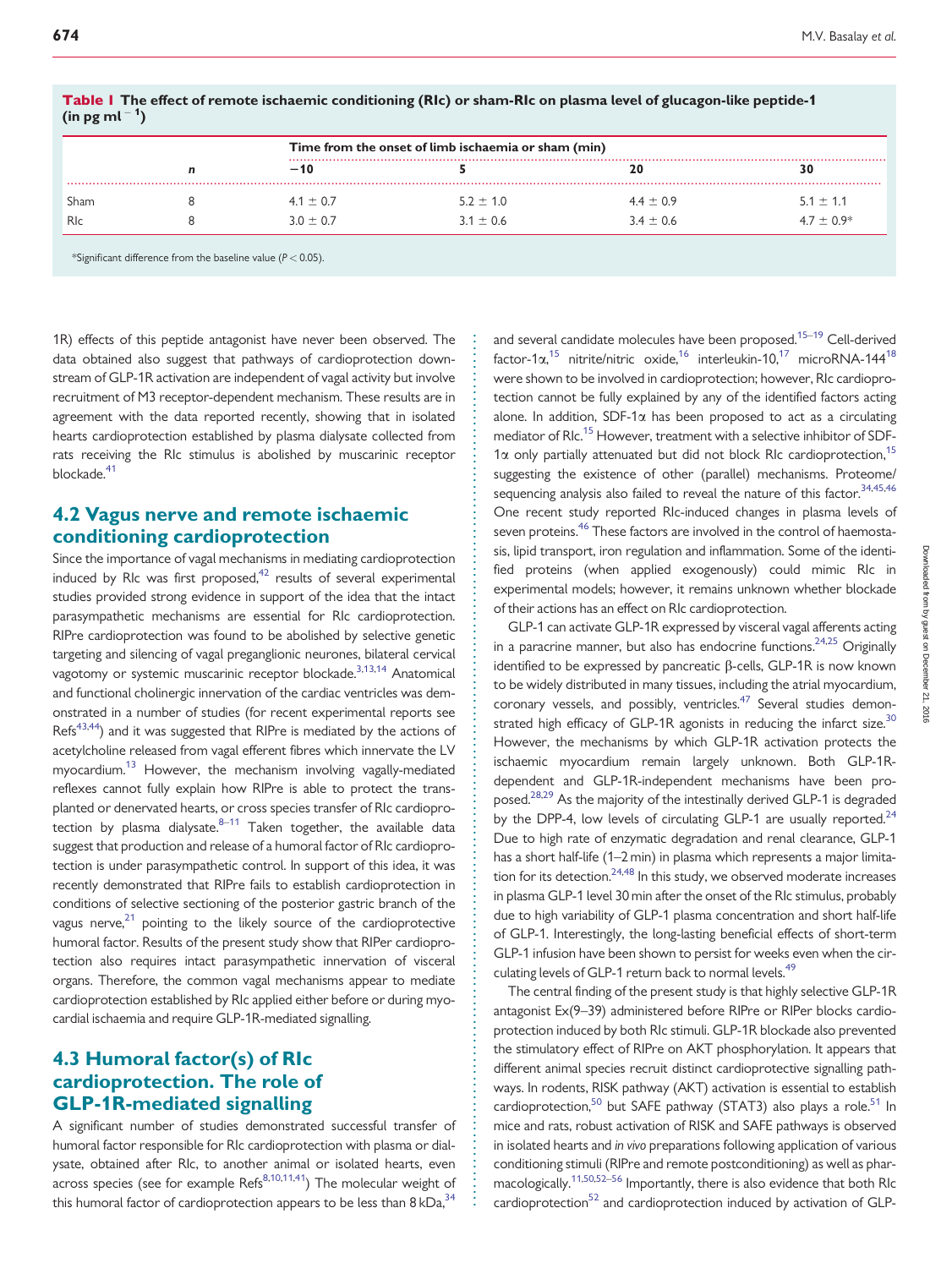<span id="page-6-0"></span> $1R^{57}$  $1R^{57}$  $1R^{57}$  are abolished in conditions of AKT blockade. In rodents, inhibition of either RISK or SAFE pathway blocks cardioprotection<sup>11[,52,54,56](#page-7-0)</sup> suggesting that the elements of these two protective pathways may interact. In pigs and humans, cardioprotection appears to be predominantly associated with activation of SAFE pathway[.58,59](#page-7-0) The data obtained in this study suggest that (at least in rats) GLP-1R-mediated signalling is essential for RIc cardioprotection by being responsible for triggering activation of the pro-survival RISK pathway and, therefore, GLP-1 is likely to act as the key humoral factor of this phenomenon.

# 4.4 The significance of cardiac vagal mechanisms in cardioprotection induced by GLP-1R activation

Potent cardioprotective effects of GLP-1R agonists have been demonstrated previously.[30](#page-7-0) However, the underlying mechanisms of GLP-1R-mediated cardioprotection remained largely unknown. Data showing that only atrial cardiomy ocytes express  $GLP-1R$ ,  $47$  together with the evidence that GLP-1R agonists can establish cardioprotection in conditions of selective genetic GLP-1R deletion in ventricular cardiomyocytes, $^{29}$  $^{29}$  $^{29}$  highlight major gaps in our understanding of GLP-1-induced cardioprotection. Here we addressed the potential mechanisms using systemic administration of a stable GLP-1R agonist Ex4, which is not readily cleaved by DPP-4. Cardioprotection established by Ex4 was found to be abolished in conditions of systemic muscarinic receptor blockade with atropine and, more specifically, M3 receptor blockade with 4-DAMP, whereas vagotomy had no effect. These data suggest that (most likely) cardiac M3-receptor mediated mechanisms are crucial for cardioprotection induced by Ex4. The hypothesised functions of cardiac M3 receptors include regulation of heart rate and cardiac repolarization, modulation of inotropic effects, regulation of cell-to-cell communication, and protection from ischae-mia/reperfusion injury.<sup>[60](#page-7-0)</sup> We suggest that GLP-1 activates GLP-1R expressed by vagal efferent fibres innervating the ventricles, triggering pre-junctional release of acetylcholine, which protects ventricular cardiomyocytes via activation of M3 muscarinic receptors. Although, testing this hypothesis is beyond the scope of the present study, it is strongly supported by the recent data obtained by Pickard and colleagues showing that in isolated rat hearts, cardioprotection established by plasma dialysate from donor rats receiving RIc stimulus is abolished by muscarinic receptor blockade.<sup>[41](#page-7-0)</sup>

### 4.5 Translational perspective

Results of several clinical studies demonstrated the efficacy of RIc in reducing infarct size in patients with  $AMI^{4,5}$  as well as improvement of long term prognosis in these patients.<sup>6</sup> Other clinical reports demonstrated lack of RIc effect in patients undergoing cardiac surgery.<sup>61</sup> In contrast, clinical studies which tested the efficacy of GLP-1R agonists in establishing cardioprotection demonstrated significant reductions in infarct size, regardless of comorbidities and prescribed medications. $31,32$ Results of the present study demonstrate that RIc cardioprotection is dependent on the actions of GLP-1, while cardioprotection induced by GLP-1R activation is independent of parasympathetic mechanisms but is mediated via M3 muscarinic receptor activation. These results provide a strong rationale for combination of RIc and intravenous GLP-1R agonists in patients with AMI.

# Supplementary material

[Supplementary material](https://academic.oup.com/cardiovascres/lookup/suppl/doi:10.1093/cvr/cvw216/-/DC1) is available at Cardiovascular Research online.

Conflict of interest: none declared.

### Funding

This work was supported by the British Heart Foundation (Ref: RG/14/4/ 30736), Medical Research Council (MR/N02589X/1) and The Wellcome Trust (Ref: 200893/Z/16/Z). A.V.G. is a Wellcome Trust Senior Research Fellow. S.M. is a Marie Skłodowska-Curie Research Fellow (Ref: 654691).

#### **References**

- 1. Heusch G. Molecular basis of cardioprotection: signal transduction in ischemic pre-, post-, and remote conditioning. Circ Res 2015;116:674-699.
- 2. Heusch G, Bøtker HE, Przyklenk K, Redington A, Yellon D. Remote ischemic conditioning. J Am Coll Cardiol 2015;65:177-195.
- 3. Basalay M, Barsukevich V, Mastitskaya S, Mrochek A, Pernow J, Sjöquist PO, Ackland GL, Gourine AV, Gourine A. Remote ischaemic pre- and delayed postconditioning - similar degree of cardioprotection but distinct mechanisms. Exp Physiol 2012;97:908–917.
- 4. Bøtker HE, Kharbanda R, Schmidt MR, Bøttcher M, Kaltoft AK, Terkelsen CJ, Munk K, Andersen NH, Hansen TM, Trautner S, Lassen JF, Christiansen EH, Krusell LR, Kristensen SD, Thuesen L, Nielsen SS, Rehling M, Sørensen HT, Redington AN, Nielsen TT. Remote ischaemic conditioning before hospital admission, as a complement to angioplasty, and effect on myocardial salvage in patients with acute myocardial infarction: a randomised trial. Lancet 2010;375:727–734.
- 5. White SK, Frohlich GM, Sado DM, Maestrini V, Fontana M, Treibel TA, Tehrani S, Flett AS, Meier P, Ariti C, Davies JR, Moon JC, Yellon DM, Hausenloy DJ. Remote ischemic conditioning reduces myocardial infarct size and edema in patients with STsegment elevation myocardial infarction. JACC Cardiovasc Interv 2015;8:178-188.
- 6. Thielmann M, Kottenberg E, Kleinbongard P, Wendt D, Gedik N, Pasa S, Price V, Tsagakis K, Neuhäuser M, Peters J, Jakob H, Heusch G. Cardioprotective and prognostic effects of remote ischaemic preconditioning in patients undergoing coronary artery bypass surgery: a single-centre randomised, double-blind, controlled trial. Lancet 2013;382:597–604.
- 7. Sloth AD, Schmidt MR, Munk K, Kharbanda RK, Redington AN, Schmidt M, Pedersen L, Sørensen HT, Bøtker HE; CONDI Investigators. Improved long-term clinical outcomes in patients with ST-elevation myocardial infarction undergoing remote ischaemic conditioning as an adjunct to primary percutaneous coronary intervention. Eur Heart | 2014;35:168-175.
- 8. Dickson EW, Reinhardt CP, Renzi FP, Becker RC, Porcaro WA, Heard SO. Ischemic preconditioning may be transferable via whole blood transfusion: preliminary evidence. J Thromb Thrombolysis 1999;8:123-129.
- 9. Konstantinov IE, Li J, Cheung MM, Shimizu M, Stokoe J, Kharbanda RK, Redington AN. Remote ischemic preconditioning of the recipient reduces myocardial ischemiareperfusion injury of the denervated donor heart via a Katp channel-dependent mechanism. Transplantation 2005;79:1691–1695.
- 10. Shimizu M, Tropak M, Diaz RJ, Suto F, Surendra H, Kuzmin E, Li J, Gross G, Wilson GJ, Callahan J, Redington AN. Transient limb ischaemia remotely preconditions through a humoral mechanism acting directly on the myocardium: evidence suggesting cross-species protection. Clin Sci (Lond) 2009;117:191–200.
- 11. Skyschally A, Gent S, Amanakis G, Schulte C, Kleinbongard P, Heusch G. Across-species transfer of protection by remote ischemic preconditioning with species-specific myocardial signal transduction by reperfusion injury salvage kinase and survival activating factor enhancement pathways. Circ Res 2015;117:279–288.
- 12. Gho BC, Schoemaker RG, van den Doel MA, Duncker DJ, Verdouw PD. Myocardial protection by brief ischemia in noncardiac tissue. Circulation 1996;94:2193–2200.
- 13. Mastitskaya S, Marina N, Gourine A, Gilbey MP, Spyer KM, Teschemacher AG, Kasparov S, Trapp S, Ackland GL, Gourine AV. Cardioprotection evoked by remote ischaemic preconditioning is critically dependent on the activity of vagal preganglionic neurones. Cardiovasc Res 2012;95:487–494.
- 14. Donato M, Buchholz B, Rodríguez M, Pérez V, Inserte J, García-Dorado D, Gelpi RJ. Role of the parasympathetic nervous system in cardioprotection by remote hindlimb ischaemic preconditioning. Exp Physiol 2013;98:425–434.
- 15. Davidson SM, Selvaraj P, He D, Boi-Doku C, Yellon RL, Vicencio JM, Yellon DM. Remote ischaemic preconditioning involves signalling through the SDF-1a/CXCR4 signalling axis. Basic Res Cardiol 2013:108:377.
- 16. Rassaf T, Totzeck M, Hendgen-Cotta UB, Shiva S, Heusch G, Kelm M. Circulating nitrite contributes to cardioprotection by remote ischemic preconditioning. Circ Res 2014;114:1601–1610.
- 17. Cai ZP, Parajuli N, Zheng X, Becker L. Remote ischemic preconditioning confers late protection against myocardial ischemia-reperfusion injury in mice by upregulating interleukin-10. Basic Res Cardiol 2012;107:277.

. . . . . . . . . . . . . . . . . . . . . . . . . . . . . . . . . . . . . . . . . . . . . . . . . . . . . . . . . . . . . . . . . . . . . . . . . . . . . . . . . . . . . . . . . . . . . . . . . . . . . . . . . . . . . . . . . . . . . . . . . . . . . . . . . . . . . . . . . . . . . . . . . . . . . . . . . . . . . . . . . . . . . . . . . . . . . . . . .